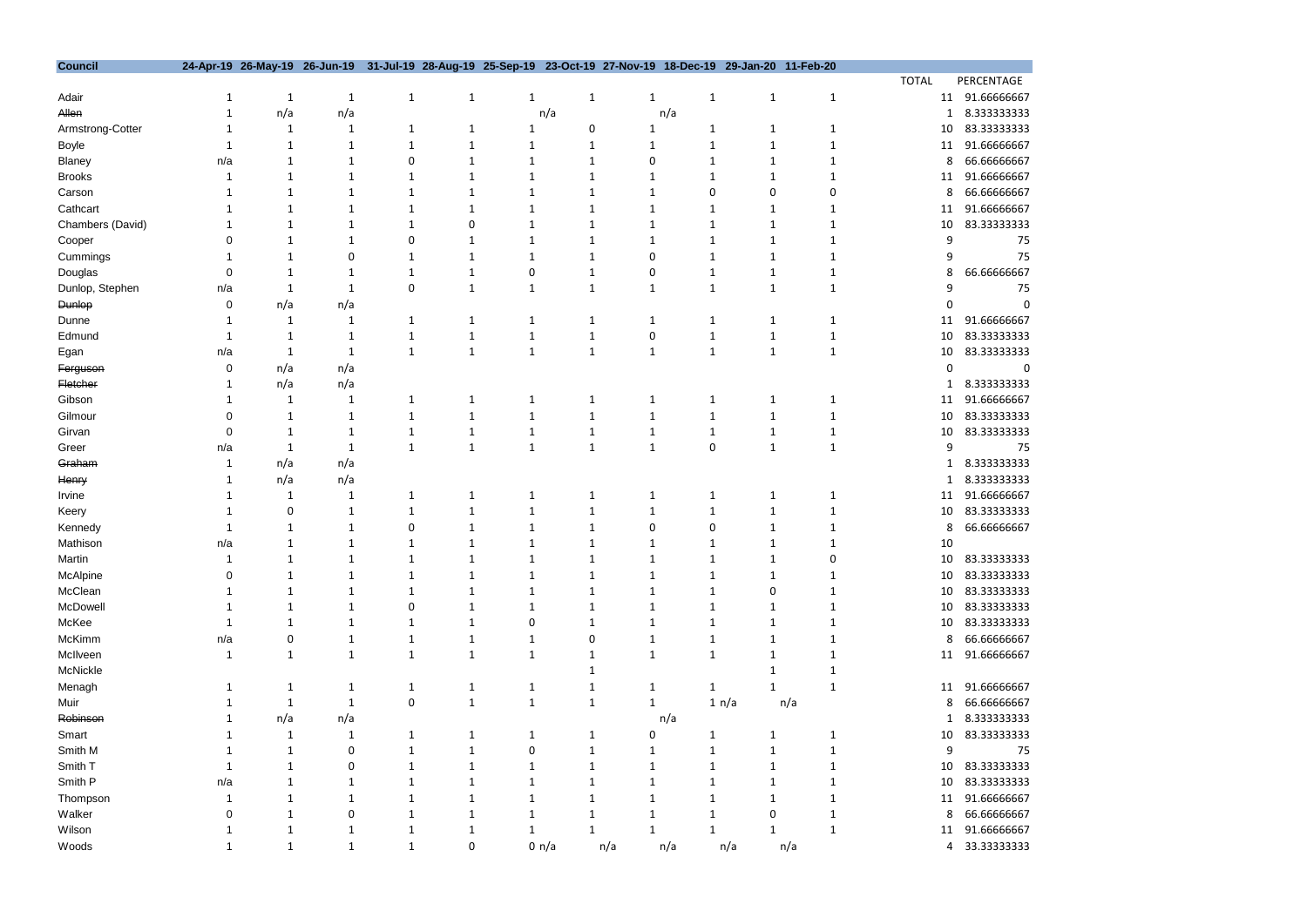| McRandal     |    |    |  |                     |  |  |    |                                     |     |        |
|--------------|----|----|--|---------------------|--|--|----|-------------------------------------|-----|--------|
| McNickle     |    |    |  |                     |  |  |    | $1 \qquad \qquad 1 \qquad \qquad 1$ |     |        |
| <b>TOTAL</b> | 32 | 38 |  | 36 34 38 0 38 34 37 |  |  | 36 | - 39                                | 387 | 80.625 |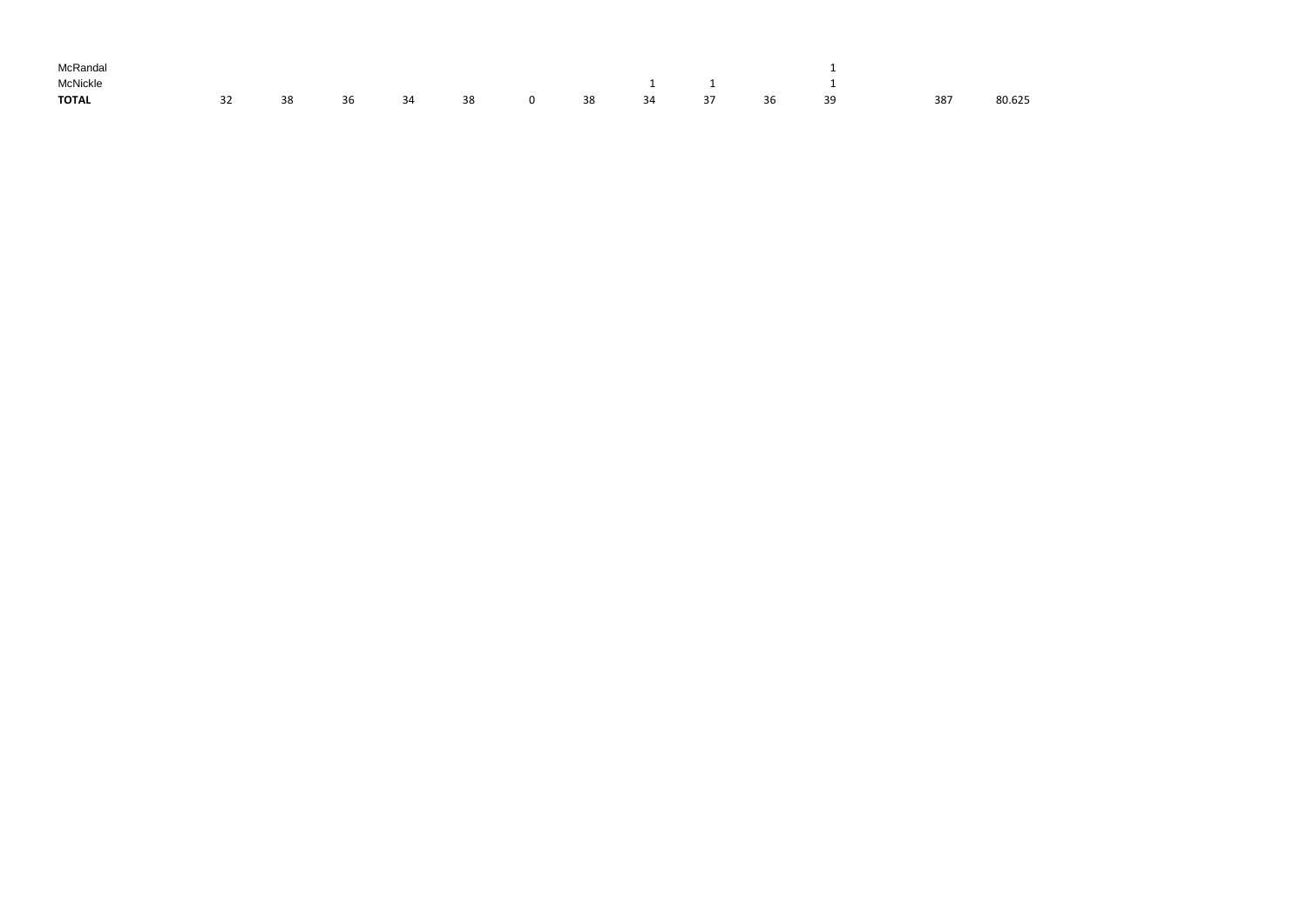| <b>Regeneration and Development Committee</b> | 06/06/2019 05/09/2019 03/10/2019 07/11/2019 05/12/2019 09/01/2020 |    |    |    |    |    |   | 05/03/2020 |   |    |                  |
|-----------------------------------------------|-------------------------------------------------------------------|----|----|----|----|----|---|------------|---|----|------------------|
|                                               |                                                                   |    |    |    |    |    |   |            |   |    | TOTAL PERCENTAGE |
| Adair                                         |                                                                   |    |    |    |    |    |   |            |   |    | 70               |
| Armstrong-Cotter                              |                                                                   |    |    |    |    |    |   |            |   |    | 30               |
| <b>Brooks</b>                                 |                                                                   |    |    |    |    |    |   |            |   |    | 50               |
| Blaney                                        |                                                                   |    |    |    |    |    |   |            |   |    | 50               |
| Cummings                                      |                                                                   |    |    |    |    |    |   |            |   |    | 50               |
| Dunlop                                        |                                                                   |    |    |    |    |    |   |            |   |    | 50               |
| Douglas                                       |                                                                   |    |    |    |    |    |   |            |   |    | 50               |
| Gilmour                                       |                                                                   |    |    |    |    |    |   |            |   |    | 60               |
| Kennedy                                       |                                                                   |    |    |    |    |    |   |            |   |    | 40               |
| Menagh                                        |                                                                   |    |    |    |    |    |   |            |   |    | 60               |
| McClean                                       |                                                                   |    |    |    |    |    |   |            |   |    | 30               |
| McDowell                                      |                                                                   |    |    |    |    |    |   |            |   |    | 60               |
| McKimm                                        |                                                                   |    |    |    |    |    |   |            |   |    | 40               |
| Smith, M                                      |                                                                   |    |    |    |    |    |   |            |   |    | 50               |
| Walker                                        |                                                                   |    |    |    |    |    |   |            |   |    | 50               |
| Wilson                                        |                                                                   |    |    |    | 0  |    |   |            |   |    | 50               |
|                                               |                                                                   |    |    |    |    |    |   |            |   |    |                  |
|                                               | 14                                                                | 15 | 12 | 13 | 11 | 13 | 0 |            | 0 | 79 | 46.47058824      |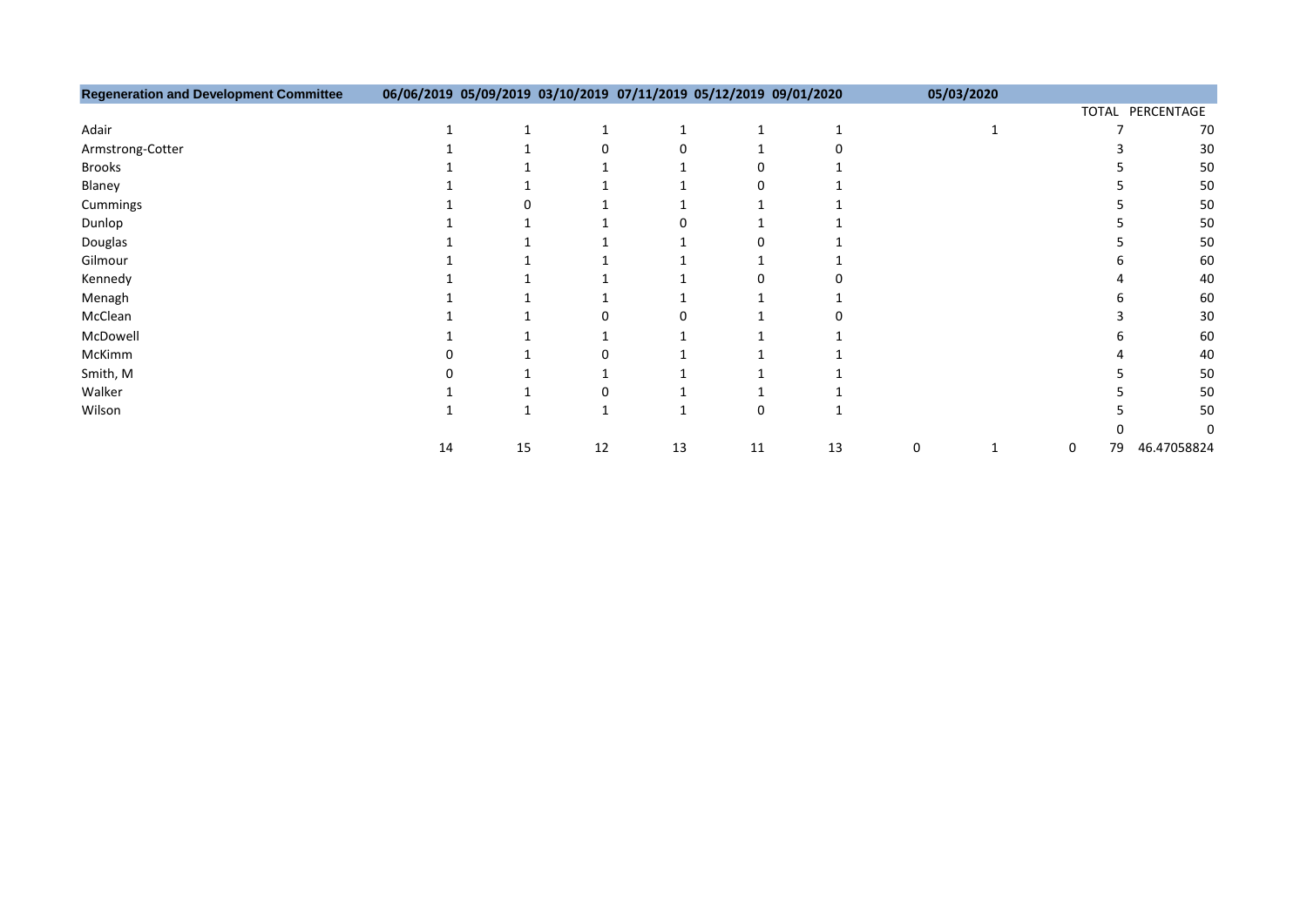| <b>TOTAL</b> | PERCENTAGE |    |
|--------------|------------|----|
|              | 7          | 70 |
|              | 6          | 60 |
|              | 7          | 70 |
|              | 5          | 50 |
|              | 7          | 70 |
|              | 7          | 70 |
|              | 7          | 70 |
|              | 7          | 70 |
|              | 6          | 60 |
|              | 6          | 60 |
|              | 6          | 60 |
|              | 8          | 80 |
|              | 6          | 60 |
|              | 7          | 70 |
|              | 7          | 70 |
|              | 0          | 0  |
|              | 4          | 40 |
|              |            |    |

| <b>Community and Wellbeing Committee</b> | 12/06/2019 14/08/2019 11/09/2019 09/10/2019 13/11/2019 11/12/2019 15/01/2020 12/02/2020 |   |    |    |    |    |       |     |   |              |             |
|------------------------------------------|-----------------------------------------------------------------------------------------|---|----|----|----|----|-------|-----|---|--------------|-------------|
|                                          |                                                                                         |   |    |    |    |    |       |     |   | <b>TOTAL</b> | PERCENTAGE  |
| Boyle                                    |                                                                                         |   | 0  |    |    |    |       |     |   |              | 70          |
| Carson                                   |                                                                                         |   |    |    |    |    |       |     |   |              | 60          |
| Chambers                                 |                                                                                         |   |    |    |    |    |       |     |   |              | 70          |
| Dunne                                    |                                                                                         |   |    |    |    |    |       |     |   |              | 50          |
| Douglas                                  |                                                                                         |   |    |    |    |    |       |     |   |              | 70          |
| Edmund                                   |                                                                                         |   |    |    |    |    |       |     |   |              | <b>70</b>   |
| Egan                                     |                                                                                         |   |    |    |    |    |       |     |   |              | 70          |
| Irvine                                   |                                                                                         |   |    |    |    |    |       |     |   |              | <b>70</b>   |
| Thompson                                 |                                                                                         |   |    |    |    |    |       |     |   |              | 60          |
| Mathison                                 |                                                                                         |   |    |    |    |    |       |     |   |              | 60          |
| Martin                                   |                                                                                         |   |    |    |    |    |       |     |   |              | 60          |
| Menagh                                   |                                                                                         |   |    |    |    |    |       |     |   |              | 80          |
| Muir                                     |                                                                                         |   |    |    |    |    | 1 N/A | N/A |   |              | 60          |
| Smart                                    |                                                                                         |   |    |    |    |    |       |     |   |              | 70          |
| Smith, T                                 |                                                                                         |   |    |    | 0  |    |       |     |   |              | 70          |
| Woods                                    |                                                                                         |   | 0  | 0  |    |    | N/A   | N/A |   |              |             |
| McNickle                                 |                                                                                         |   |    |    |    |    |       |     |   |              | 40          |
| Walker                                   |                                                                                         |   |    |    |    |    |       |     |   |              |             |
| <b>TOTAL</b>                             | 13                                                                                      | 9 | 12 | 14 | 13 | 14 | 15    | 15  | 0 | 103<br>0     | 57.22222222 |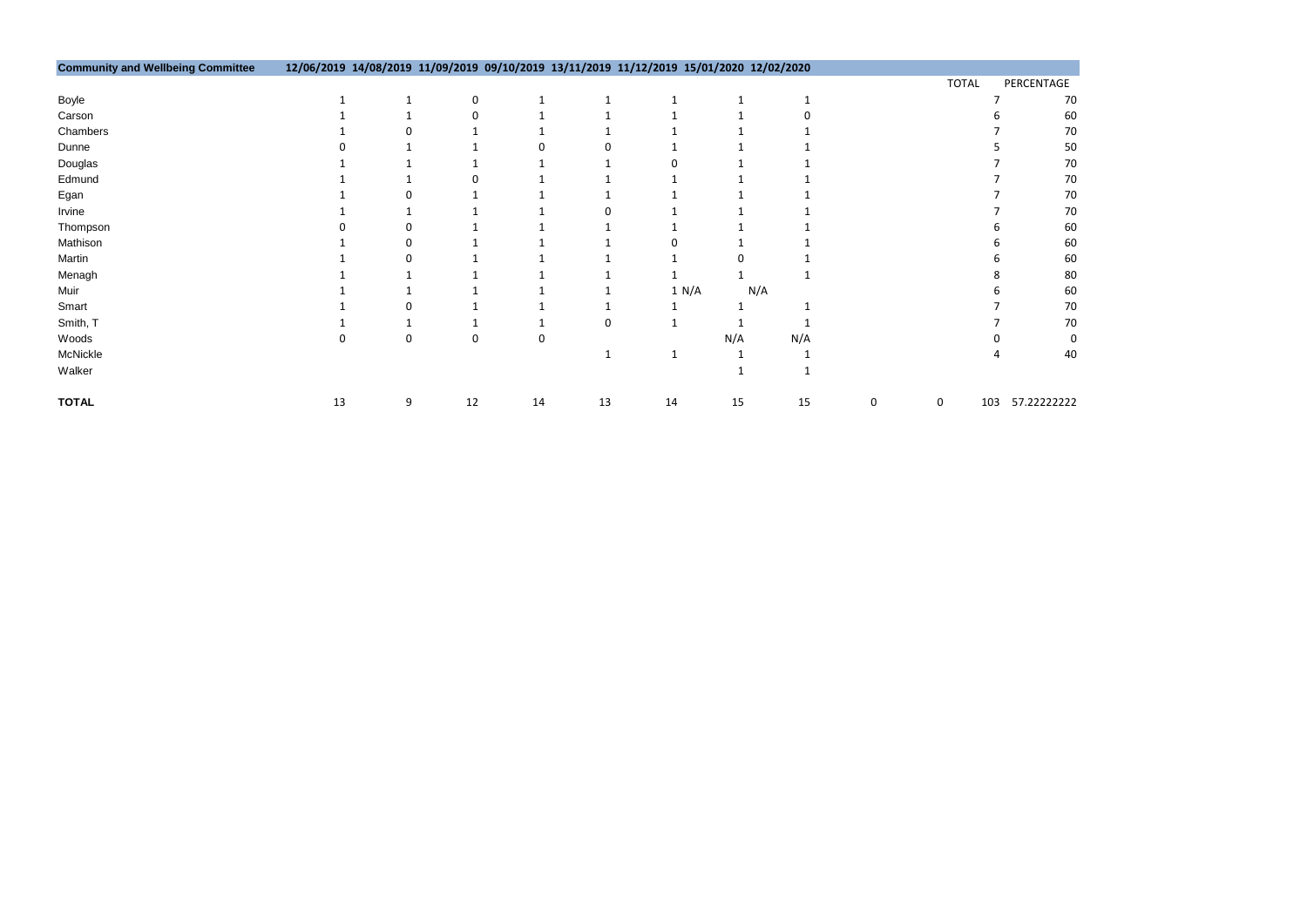| <b>TOTAL</b> | PERCENTAGE |
|--------------|------------|
| 8            | 80         |
| 7            | 70         |
| 9            | 90         |
| 8            | 80         |
| 10           | 100        |
| 10           | 100        |
| 9            | 90         |
| 9            | 90         |
| 9            | 90         |
| 9            | 90         |
| 10           | 100        |
| 0            | 0          |
| 0            | 0          |
| 6            | 60         |
| 10           | 100        |
|              |            |

| <b>Corporate Services Committee</b> | 11/06/2019 10/09/2019 08/10/2019 12/11/2019 10/12/2019 14/01/2020 30/01/2020 06/02/2020 11/02/2020 10/03/2020 |     |     |     |     |         |     |     |    |    |   |              |                 |
|-------------------------------------|---------------------------------------------------------------------------------------------------------------|-----|-----|-----|-----|---------|-----|-----|----|----|---|--------------|-----------------|
|                                     |                                                                                                               |     |     |     |     |         |     |     |    |    |   | <b>TOTAL</b> | PERCENTAGE      |
| Blaney                              |                                                                                                               |     | 0   |     |     |         |     |     |    |    |   |              | 80              |
| Cooper                              |                                                                                                               |     |     |     |     |         |     |     |    |    |   |              | 70              |
| Chambers                            |                                                                                                               |     |     |     |     |         |     |     |    |    |   |              | <b>90</b>       |
| Dunlop                              |                                                                                                               |     |     |     |     |         |     |     |    |    |   |              | 80              |
| Gibson                              |                                                                                                               |     |     |     |     |         |     |     |    |    |   | 10           | 100             |
| Gilmour                             |                                                                                                               |     |     |     |     |         |     |     |    |    |   | 10           | 100             |
| Girvan                              |                                                                                                               |     |     |     |     |         |     |     |    |    |   |              | 90              |
| Greer                               |                                                                                                               |     |     |     |     |         |     |     |    |    |   |              | <b>90</b>       |
| Keery                               |                                                                                                               |     |     |     |     |         |     |     |    | MB |   |              | 9C              |
| Irvine                              |                                                                                                               |     |     |     |     |         |     |     |    |    |   |              | 90              |
| Mathison                            |                                                                                                               |     |     |     |     |         |     |     |    |    |   | 10           | 10 <sub>C</sub> |
| McIlveen                            |                                                                                                               |     |     |     |     |         |     |     |    |    |   |              |                 |
| McKimm                              |                                                                                                               |     |     |     |     |         |     |     |    |    |   |              |                 |
| Muir                                |                                                                                                               |     |     |     |     | n/a n/a | n/a | n/a |    |    |   |              | 60              |
| Smith, P                            |                                                                                                               |     |     |     |     |         |     |     |    |    |   | 10           | 100             |
| Smith, T                            |                                                                                                               |     |     |     |     |         |     |     |    |    |   |              |                 |
| McDowell                            | n/a                                                                                                           | n/a | n/a | n/a | n/a |         |     |     |    |    |   |              |                 |
| <b>TOTAL</b>                        | 12                                                                                                            | 16  | 14  | 13  | 15  | 16      | 16  | 13  | 15 | 14 | 0 | 114          | 76              |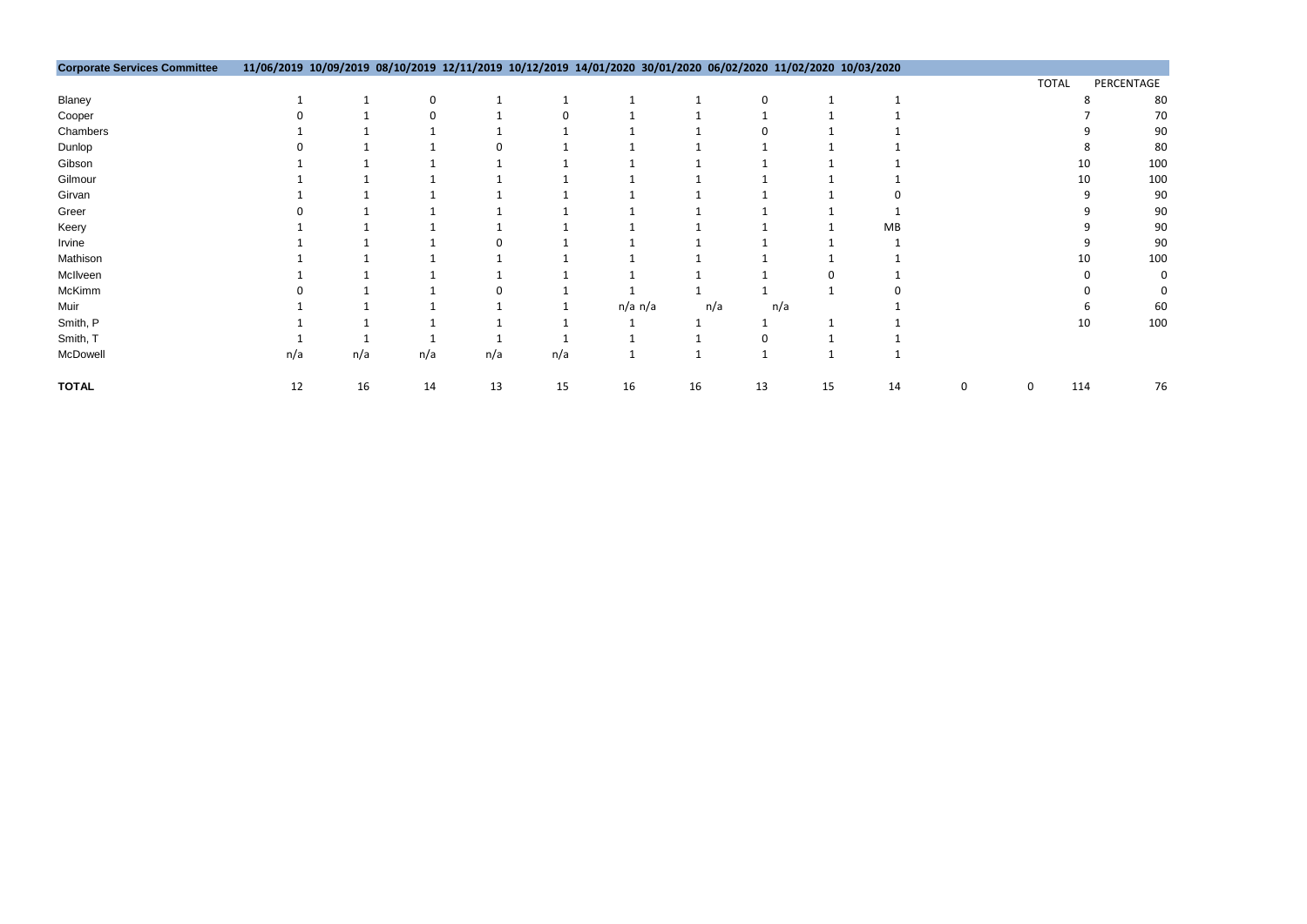| <b>Environment Committee</b> |      |     |     | 05/06/2019 04/09/2019 02/10/2019 06/11/2019 04/12/2019 08/01/2020 05/02/2020 04/03/2020 |     |     |     |     |              |     |            |
|------------------------------|------|-----|-----|-----------------------------------------------------------------------------------------|-----|-----|-----|-----|--------------|-----|------------|
|                              |      |     |     |                                                                                         |     |     |     |     | <b>TOTAL</b> |     | PERCENTAGE |
| Armstrong-Cotter             |      |     |     | n                                                                                       |     | 0   |     |     |              |     | 60         |
| Boyle                        |      |     |     |                                                                                         |     |     |     |     |              |     | 80         |
| Cathcart                     |      |     |     |                                                                                         |     |     |     |     |              |     | 70         |
| Carson                       |      |     |     |                                                                                         |     |     |     |     |              |     | 60         |
| Cummings                     |      |     |     |                                                                                         |     |     |     |     |              |     | 60         |
| Egan                         |      |     |     |                                                                                         |     |     |     |     |              |     | 70         |
| Dunne                        |      |     |     |                                                                                         |     |     |     |     |              |     | 80         |
| Edmund                       |      |     |     |                                                                                         |     |     |     |     |              |     | 80         |
| Greer                        |      |     |     |                                                                                         |     |     |     |     |              |     | 80         |
| Martin                       |      |     |     |                                                                                         |     |     |     |     |              |     | 50         |
| McKee                        |      |     |     |                                                                                         |     |     |     |     |              |     | 80         |
| McAlpine                     |      |     |     |                                                                                         |     |     |     |     |              |     | 80         |
| McNickle                     | n/a/ | n/a | n/a |                                                                                         |     |     |     |     |              |     |            |
| Smart                        |      |     |     |                                                                                         |     |     |     |     |              |     | 70         |
| Smith, M                     |      |     |     |                                                                                         |     |     |     |     |              |     | 60         |
| Woods                        |      |     |     | n/a                                                                                     | n/a | n/a | n/a | n/a |              |     | 30         |
| Wilson                       |      |     |     |                                                                                         |     |     |     |     |              |     | 80         |
| <b>TOTAL</b>                 | 15   | 14  | 14  | 15                                                                                      | 14  | 14  | 13  | 15  | 0            | 109 | 68.125     |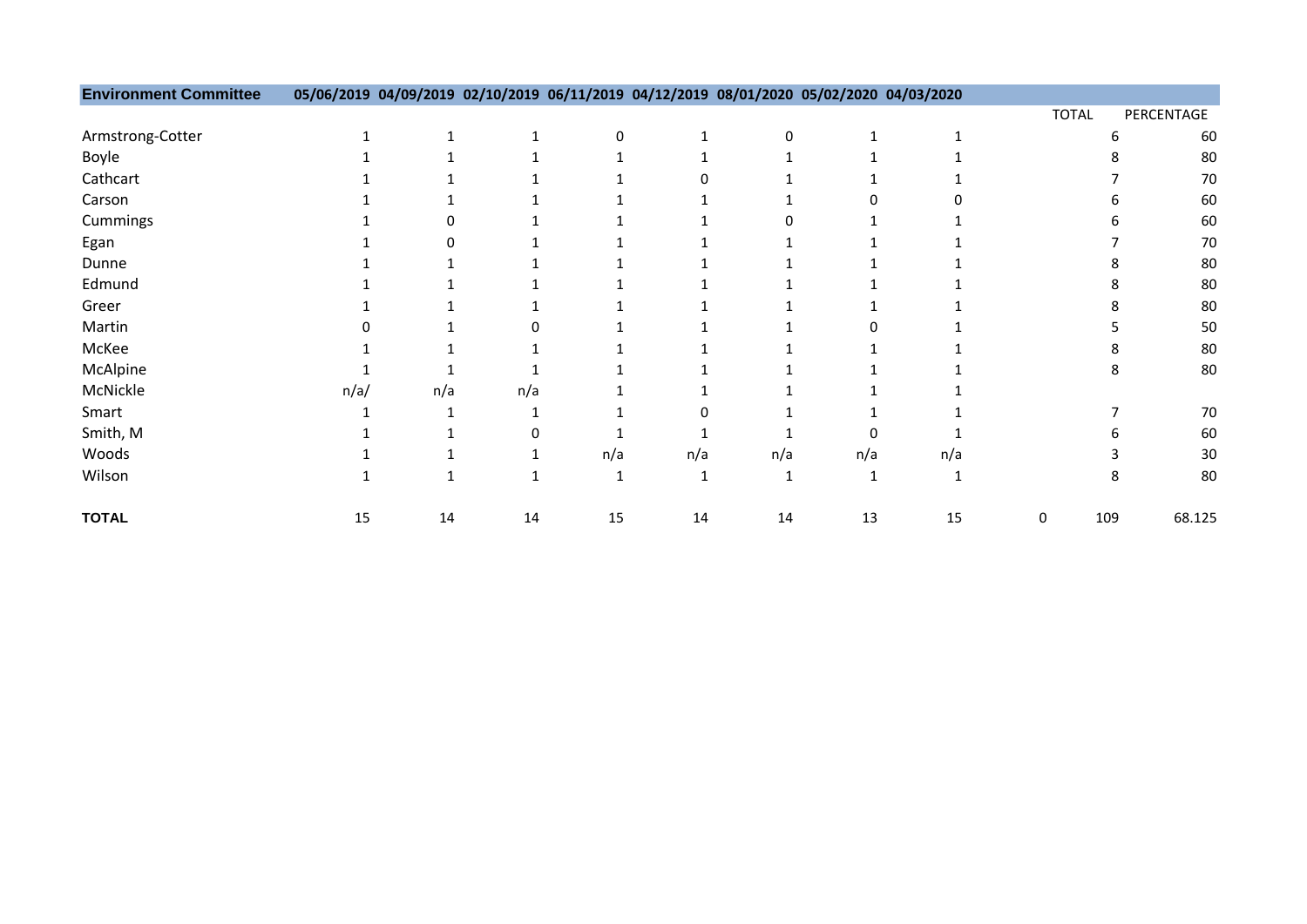| <b>Planning Committee</b> |     |     |     |     |     |     | 02/04/2019 04/06/2019 02/07/2019 06/08/2019 03/09/2019 01/10/2019 05/11/2019 03/12/2019 |    |   | 03/03/2020 |   |   |              |   |            |
|---------------------------|-----|-----|-----|-----|-----|-----|-----------------------------------------------------------------------------------------|----|---|------------|---|---|--------------|---|------------|
|                           |     |     |     |     |     |     |                                                                                         |    |   |            |   |   | <b>TOTAL</b> |   | PERCENTAGE |
| Adair                     | n/a |     |     |     |     |     |                                                                                         |    |   |            |   |   |              |   |            |
| <b>Brooks</b>             | n/a |     |     |     |     |     |                                                                                         |    |   |            |   |   |              |   |            |
| Garson                    |     | n/a | n/a | n/a | n/a | n/a | n/a                                                                                     |    |   |            |   |   |              |   |            |
| Cathcart                  |     |     |     |     |     |     |                                                                                         |    |   |            |   |   |              |   |            |
| Cooper                    |     |     |     |     |     |     |                                                                                         |    |   |            |   |   |              |   |            |
| <b>Dunne</b>              |     | n/a | n/a | n/a | n/a |     | n/a                                                                                     |    |   |            |   |   |              |   |            |
| Fletcher                  |     | n/a | n/a | n/a | n/a |     | n/a                                                                                     |    |   |            |   |   |              |   |            |
| Gibson                    |     |     |     |     |     |     |                                                                                         |    |   |            |   |   |              |   |            |
| Gilmour                   | n/a | n/a | n/a | n/a | n/a |     | n/a                                                                                     |    |   |            |   |   |              |   |            |
| Girvan                    |     |     |     |     |     |     |                                                                                         |    |   |            |   |   |              |   |            |
| Graham                    |     | n/a | n/a | n/a | n/a |     | n/a                                                                                     |    |   |            |   |   |              |   |            |
| Henry                     |     | n/a | n/a | n/a | n/a |     | n/a                                                                                     |    |   |            |   |   |              |   |            |
| Keery                     |     |     |     |     |     |     | 1MB                                                                                     |    |   |            |   |   |              |   |            |
| Kennedy                   | n/a |     |     |     |     |     |                                                                                         |    |   |            |   |   |              |   |            |
| McAlpine                  | n/a |     |     |     |     |     |                                                                                         |    |   |            |   |   |              |   |            |
| McDowell                  |     |     |     |     |     |     | 1(CB)                                                                                   |    |   |            |   |   |              |   |            |
| McIlveen                  |     |     |     |     |     |     |                                                                                         |    |   |            |   |   |              |   |            |
| McClean                   |     |     |     |     |     |     |                                                                                         |    |   |            |   |   |              |   |            |
| McKee                     |     |     |     |     |     |     |                                                                                         |    |   |            |   |   |              |   |            |
| Smith, P                  | n/a |     |     |     |     |     |                                                                                         |    |   |            |   |   |              |   |            |
| Thompson                  |     |     |     |     |     |     |                                                                                         |    |   |            |   |   |              |   |            |
| Walker                    |     |     |     |     |     |     |                                                                                         |    |   |            |   |   |              |   |            |
| <b>TOTAL</b>              | 13  | 15  | 15  | 14  | 16  | 15  | 13                                                                                      | 13 | 0 | 16         | 0 | 0 | 0            | 0 |            |

|   |   | <b>TOTAL</b> | PERCENTAGE |                            |
|---|---|--------------|------------|----------------------------|
|   |   |              |            |                            |
|   |   |              |            | $\mathbf{0}$               |
|   |   |              |            | $\mathbf 0$                |
|   |   |              |            | $\overline{0}$             |
|   |   |              |            |                            |
|   |   |              |            | $\mathbf 0$                |
|   |   |              |            | $\mathbf 0$                |
|   |   |              |            | $\mathbf 0$                |
|   |   |              |            |                            |
|   |   |              |            | $\mathbf 0$<br>$\mathbf 0$ |
|   |   |              |            | $\mathbf{0}$               |
|   |   |              |            | 0                          |
|   |   |              |            |                            |
|   |   |              |            |                            |
|   |   |              |            | $\mathbf 0$                |
|   |   |              |            | $\mathbf 0$                |
|   |   |              |            | $\mathbf 0$                |
|   |   |              |            | $\overline{0}$             |
|   |   |              |            |                            |
|   |   |              |            | 0                          |
|   |   |              |            | $\mathbf 0$                |
| 0 | 0 |              | 0          | 0                          |
|   |   |              |            |                            |